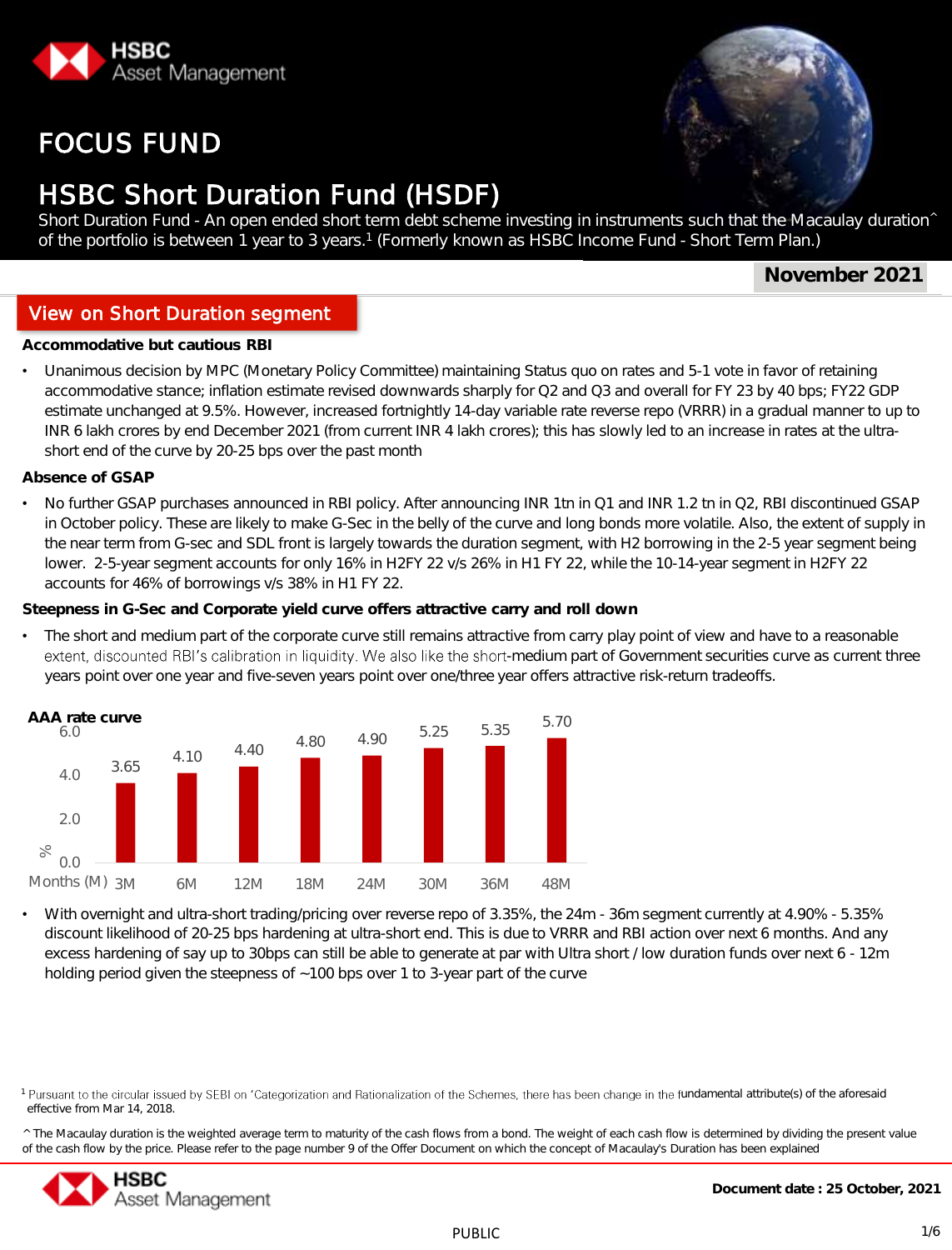| Portfolio                                       |                   |                           |                     | <b>Asset Allocation</b> |
|-------------------------------------------------|-------------------|---------------------------|---------------------|-------------------------|
| <b>Issuer</b>                                   | Ratings           | % to Net<br><b>Assets</b> | 8.51%               | 2.76%                   |
| Corporate/ PSU Debt                             |                   |                           |                     |                         |
| Corporate Bonds / Debentures                    |                   | 64.35%                    |                     |                         |
| Sikka Ports and Terminals Top 10                | <b>CRISIL AAA</b> | 7.90%                     |                     |                         |
| L&T Finance Top 10                              | <b>CRISIL AAA</b> | 7.75%                     | 24.38%              |                         |
| Small Industries Development Bk of India Top 10 | CARE AAA          | 7.53%                     |                     |                         |
| National Bk for Agriculture & Rural Dev. Top 10 | [ICRA]AAA         | 7.50%                     |                     | 64.35%                  |
| Export Import Bank of India Top 10              | CRISIL AAA        | 4.72%                     |                     |                         |
| LIC Housing Finance Top 10                      | <b>CRISIL AAA</b> | 4.54%                     |                     |                         |
| Kotak Mahindra Prime Top 10                     | <b>CRISIL AAA</b> | 4.52%                     |                     |                         |
| REC Top 10                                      | CARE AAA          | 3.21%                     |                     |                         |
| Power Finance Corporation Top 10                | <b>CRISIL AAA</b> | 3.12%                     | Corporate/ PSU Debt | Government Securi       |
| Housing & Urban Development Corp                | CARE AAA          | 3.06%                     | Cash Equivalents    | Net Current Assets      |
| <b>HDB Financial Services</b>                   | <b>CRISIL AAA</b> | 3.01%                     |                     |                         |
| Sundaram Finance                                | CRISIL AAA        | 2.99%                     |                     |                         |
| Bajaj Housing Finance                           | <b>CRISIL AAA</b> | 2.97%                     |                     |                         |
| Housing Development Finance Corp                | <b>CRISIL AAA</b> | 1.53%                     |                     | <b>Rating Portfolio</b> |
| <b>Government Securities</b>                    |                   | 24.38%                    |                     | 2.76%                   |
| 5.22% GOVT OF INDIA RED 15-06-2025 Top 10       | <b>SOVEREIGN</b>  | 11.93%                    | 8.51%               |                         |
| 6.18% GOVT OF INDIA RED 04-11-2024              | <b>SOVEREIGN</b>  | 3.09%                     |                     |                         |
| 8.5% JAMMU & KASHMIR SDL RED 30-03-2025         | SOVEREIGN         | 1.62%                     |                     |                         |
| 8.58% GUJARAT SDL RED 23-01-2023                | <b>SOVEREIGN</b>  | 1.57%                     | 24.38%              |                         |
| 8.59% ANDHRA PRADESH SDL RED 23-01-2023         | SOVEREIGN         | 1.57%                     |                     |                         |
| 8.6% MADHYA PRADESH SDL RED 23-01-2023          | SOVEREIGN         | 1.57%                     |                     |                         |
| 8.65% UTTAR PRADESH SDL 10-03-2024              | <b>SOVEREIGN</b>  | 1.29%                     |                     | 64.35%                  |
| 8.66% WEST BENGAL SDL RED 20-03-2023            | SOVEREIGN         | 1.11%                     |                     |                         |
| 8.73% UTTAR PRADESH SDL 31-12-2022              | SOVEREIGN         | 0.63%                     |                     |                         |
| Cash Equivalent                                 |                   | 11.27%                    |                     |                         |
| TREPS*                                          |                   | 2.41%                     | AAA and equivalents | Sovereign               |
| <b>Reverse Repos</b>                            |                   | 6.11%                     |                     |                         |
| <b>Net Current Assets:</b>                      |                   | 2.76%                     | Reverse Repos/TREPS | Net Current Assets      |
| Total Net Assets as on 31-Oct-2021              |                   | 100.00%                   |                     |                         |
|                                                 |                   |                           |                     |                         |



\*TREPS : Tri-Party Repo

### Current Portfolio Strategy

- From medium term perspective, HSBC Short Duration Fund is expected to benefit from attractive carry at short and medium part of the curve.
- It offers value for investors at current short-term yields over funding cost in terms of spread. In the recent month, we have witnessed some volatility in the short to medium segment.
- However, the short and medium part of the curve still remains attractive from carry play point of view and have to a<br>reasonable extent, discounted RBI's calibration in liquidity
- The current steepness in the 2-3 yr segment will most likely benefit despite firming up of rates.at the ultra-short end of the curve given the steepness in the curve currently.
- We also like the short-medium part of Government securities curve as current three years point over one year and fiveseven years point over one/three year offers attractive risk-return tradeoffs.
- The extent of supply in H2 from G-sec and SDL front is largely towards the 10-14yr and 30yr segments and this should keep the pressure contained in the medium part of the segment.
- Overall, the pick-up versus overnight rate is quite attractive in the short-medium segment on the G-sec curve and alongside on the corporate curve. As such we intend to maintain a neutral duration versus the index in near term.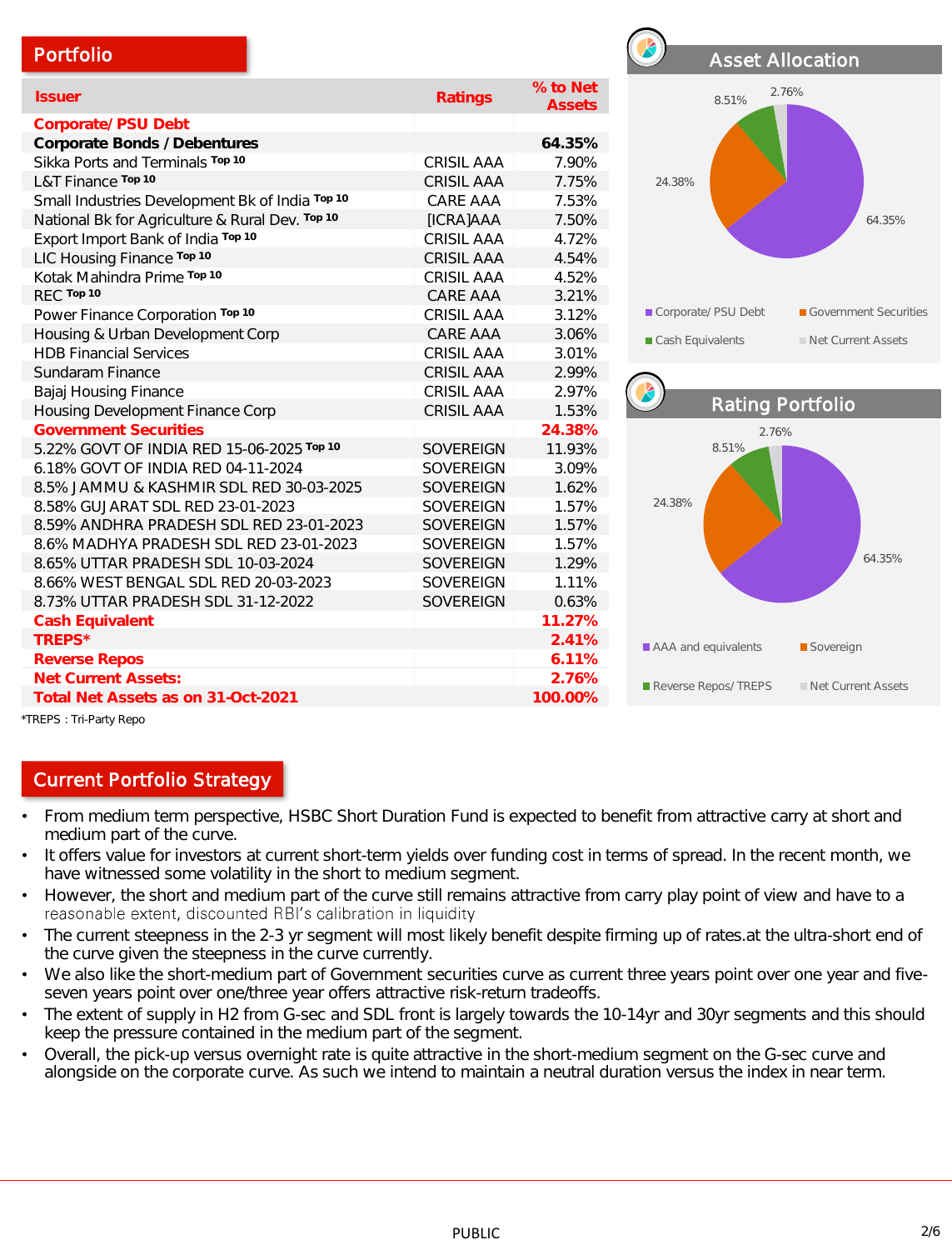### Rationale on existing credit exposures\* (Top 5)

- 1. Sikka Ports and Terminals Ltd: Sikka Ports and Terminals Limited (SPTL) is classified as an "Associate Company" of Reliance Industries Limited. It is owned 100% by Reliance Industries Holdings Private Limited (RIHPL). RIHPL is a holding company which is the private investment vehicle for holding several RIL group assets within the Reliance Industries – group companies.SPTL operates as a captive port and provides port infrastructure facilities to enable imports (mainly of crude oil) and exports (refinery and petrochemical products) of RIL. The operations of the company are critical for RIL as they are closely integrated with the facilities of its refining and petrochemical segments. Being the major handler of RIL's refining/petrochemical volumes, the entity remains strategically important to the RIL group. Apart from the above operations, SPTL is also engaged in operating and hiring construction equipment and machinery, and is a co-developer of Jamnagar special economic zone (SEZ). For the purpose of handling crude oil and petroleum and petrochemical products of RIL, SPTL has entered into long term throughput agreements with RIL for the two refineries at Jamnagar thus providing long term revenue visibility and stable cash flows to the company. The assured revenue stream and timely receipt of receivables from the strong counterparty enables SPTL to honor its debt commitments in timely manner.Strong parentage derived from Reliance Industries group shareholding and strategic importance to Reliance Industries handling the ports and logistics operations is a strong positive. In addition, company has a strong cash flow generation.
- **2. L&T Finance:** L&T Finance is the flag ship NBFC of the L&T group with a diversified lending model. The key strength emerges from strategic importance to the L&T group as a whole and expected support from ultimate parent L&T. Liquidity is very strong and asset quality is mangeable. While recent past performance of the industry has been under stress, this entity has been able to manage well with strong liquidity support. While operating environment will be challenging, company seems to be faring better than many peers in the sector given its diversified book and parentage.
- **3. Small Industries Development Bank of India:** Small Industries Development Bank of India (SIDBI), set up on April 2, 1990 under an Act of Indian Parliament, is the principal financial institution for the promotion, financing and development of the micro, small and medium Enterprise (MSME) sector in India. SIDBI provides finance in two forms viz. indirect finance by way of long term loans, working capital facilities, discounting/rediscounting bills of exchange and refinance to Primary Lending Institutions and Micro Finance Institutions. SIDBI is also among the top 30 Development Banks of the World. SIDBI has 3 subsidiaries: SIDBI Venture Capital, SIDBI trustee Co and the newly created MUDRA. Following an amendment to the SIDBI Act in 2000, the equity held by IDBI was transferred to various PSU banks, government-owned insurance companies and financial institutions. It is held 72.8% by PSU banks, 21.9% by insurance companies and 5.3% by financial institutions. Out of 15 directors, 8 are appointed/ nominated by Central Government which includes 2 whole time directors, 2 government officials and three expertsSIDBI is the nodal agency for government schemes targeted towards the MSME sector and in the past SIDBI has received budgetary support, support from RBI and GOI guarantee of foreign government borrowing suggesting implicit GOI support.
- **4. National Bank for Agriculture and Rural Development:** Incorporated in 1982 under an Act of the Indian Parliament, NABARD is governed by the NABARD Act, 1981. NABARD shares supervisory functions with RBI in respect of co-operative banks (other than urban and primary co-operative banks) and regional rural banks (RRBs). GOI and Reserve Bank of India own 99.60 percent and 0.40 percent, respectively, of NABARD's equity share capital. The bank is the apex refinancing agency providing short- and long-term refinance to state cooperative agricultural and rural development banks, state cooperative banks, RRBs, commercial banks, and other financial institutions approved by RBI to augment credit flow for production and investment purposes in the agriculture and rural sectors.
- **5. EXIM:** EXIM Bank is an entity incorporated under the Act of the Indian Parliament and owned by Government of India and acts as the principal financial institution coordinating activities of Indian institutions engaged in international trade finance. Exim provides project finance, working capital finance and short-term credit to exporters. Exim bank also extends line of credit facilities to sovereign governments, overseas financial institutions and regional development banks, to promote India's exports to trading partners. Such lines of credit have increased significantly in the recent past, increasing Exim bank's strategic importance. The standalone credit profile of EXIM bank is also supported by its strong capitalization levels. Government has consistently infused capital in Exim Bank. Also entity has demonstrated ability to raise wholesale funds at competitive rates both in domestic and international markets. Commands one of the best rates in international markets among Indian issuers given quasi-sovereign status. Further the company has raised funds in multiple currencies.

Source: HSBC Asset Management, India, Data as of 31 October 2021

<sup>\*</sup> The above information has been prepared by HSBC Asset Management (India) Private Limited (HSBC) for general information purposes only and does not constitute any investment research, investment advice or a recommendation to any reader of this content to buy or sell investments. Expressions of opinion are those of HSBC only and are subject to change without any prior intimation or notice. All information mentioned above (including that sourced from third parties), is obtained from sources HSBC, the third party believes to be reliable but which it has not independently verified and HSBC, the third party makes no guarantee, representation or warranty and accepts no responsibility or liability as to the accuracy or completeness of such information.